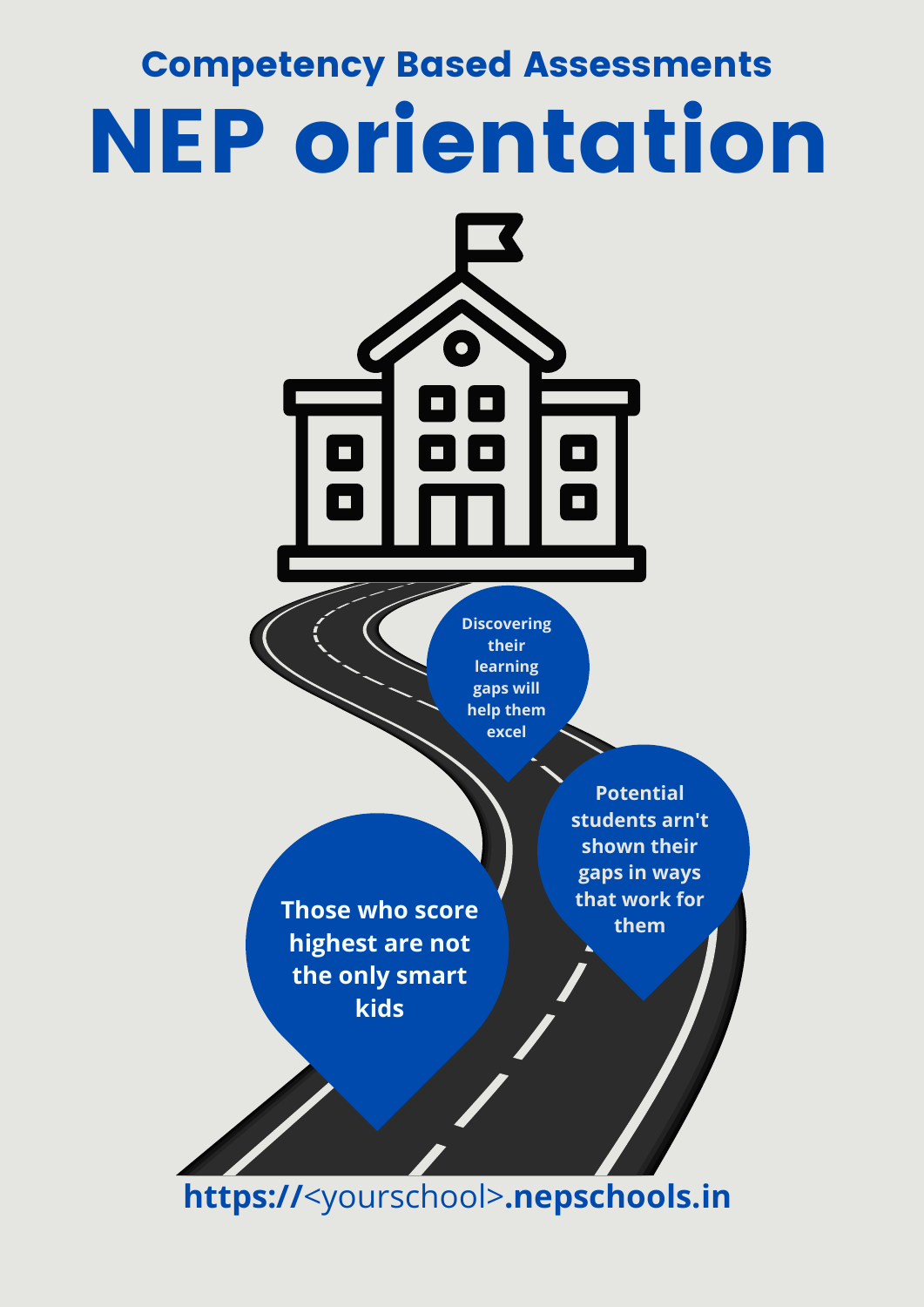### Why isn't your classroom working?



Lack of enough time for student-teacher **interction** 



**Manual grading is** time taking



**Missing Visual and Interactive aids** 



**Lack of personalised** learning assistant



**Reiteration for a** specific student is not possible



Unavoidable peer pressure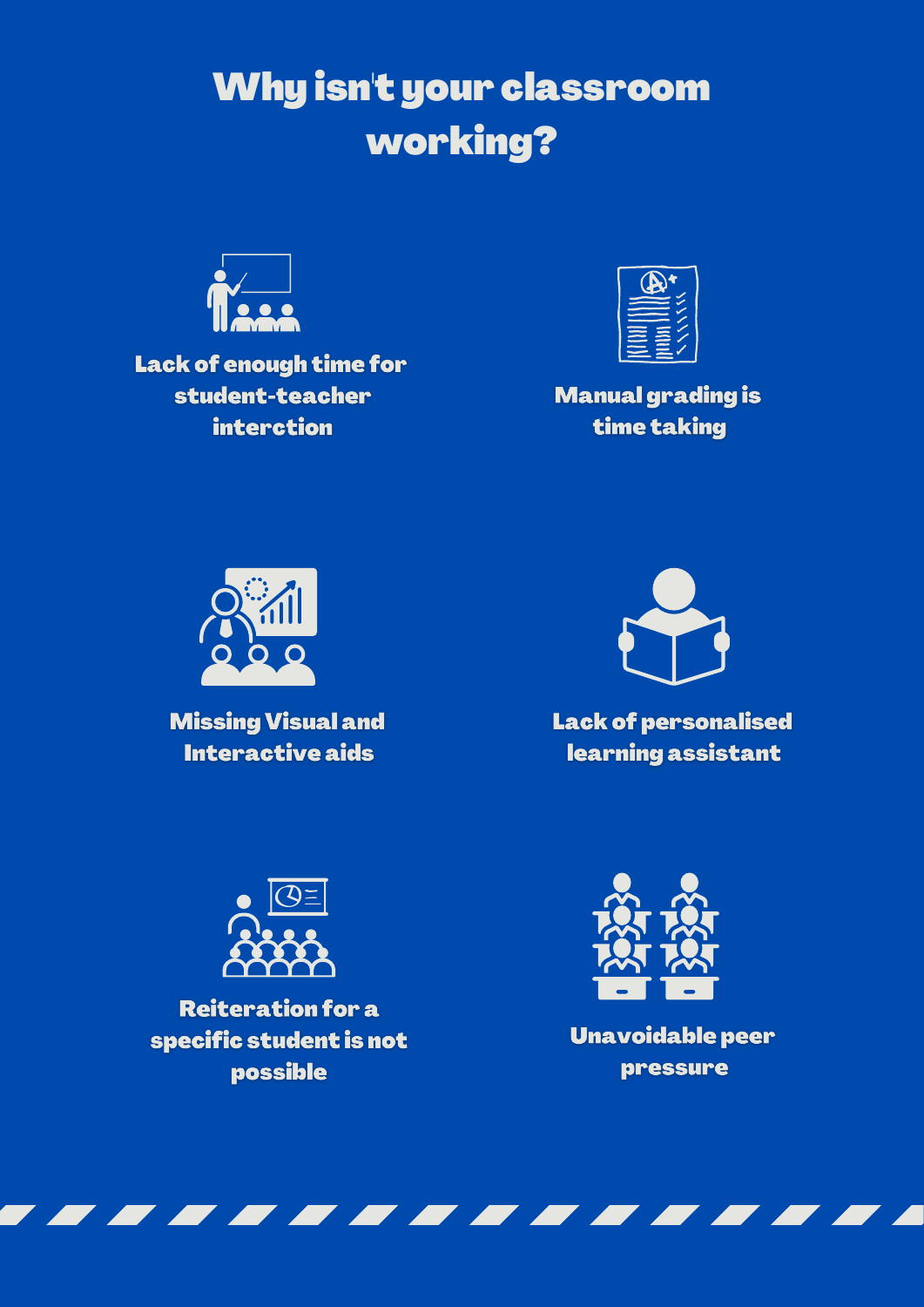

#### **Concept assessments lowers misconceptions**

We have a unique assessments package scientifically designed to replace conventional exams, thus allowing to identify gaps and act on them with empirical data.

We provide chapter-wise, class, unit, and end-term assessments with high-quality questions for all grades. Question papers are customizable with class-level and student level report and remediation support.

# **GOOD BRICKS**

### **Adaptive Math Practice**

With this technique, we determine individual's learning needs and comprehension level. It monitors how well student understood concepts and instruction automatically adjusts itself.

Every child has unique learning path. With us, your student's unique path is carved.

It motivates students to learn new things and engage more time in practice. It designs on-thego student-driven materials with a special focus on individual needs to learn a concept. Beyond memorization, students grasps the concept.



### **Using mistakes as building blocks of learning**

We design building blocks on the misconceptions and mistakes of learners. Instead of simply correcting the mistakes, we ai at finding the reason behind the mistakes. For those identified misconceptions, we provide customized exercises for individual ldeaners.

The goal is to reduce classroom anxiety, increase confidence, and ensure long-term retention of concepts through experiential learning.